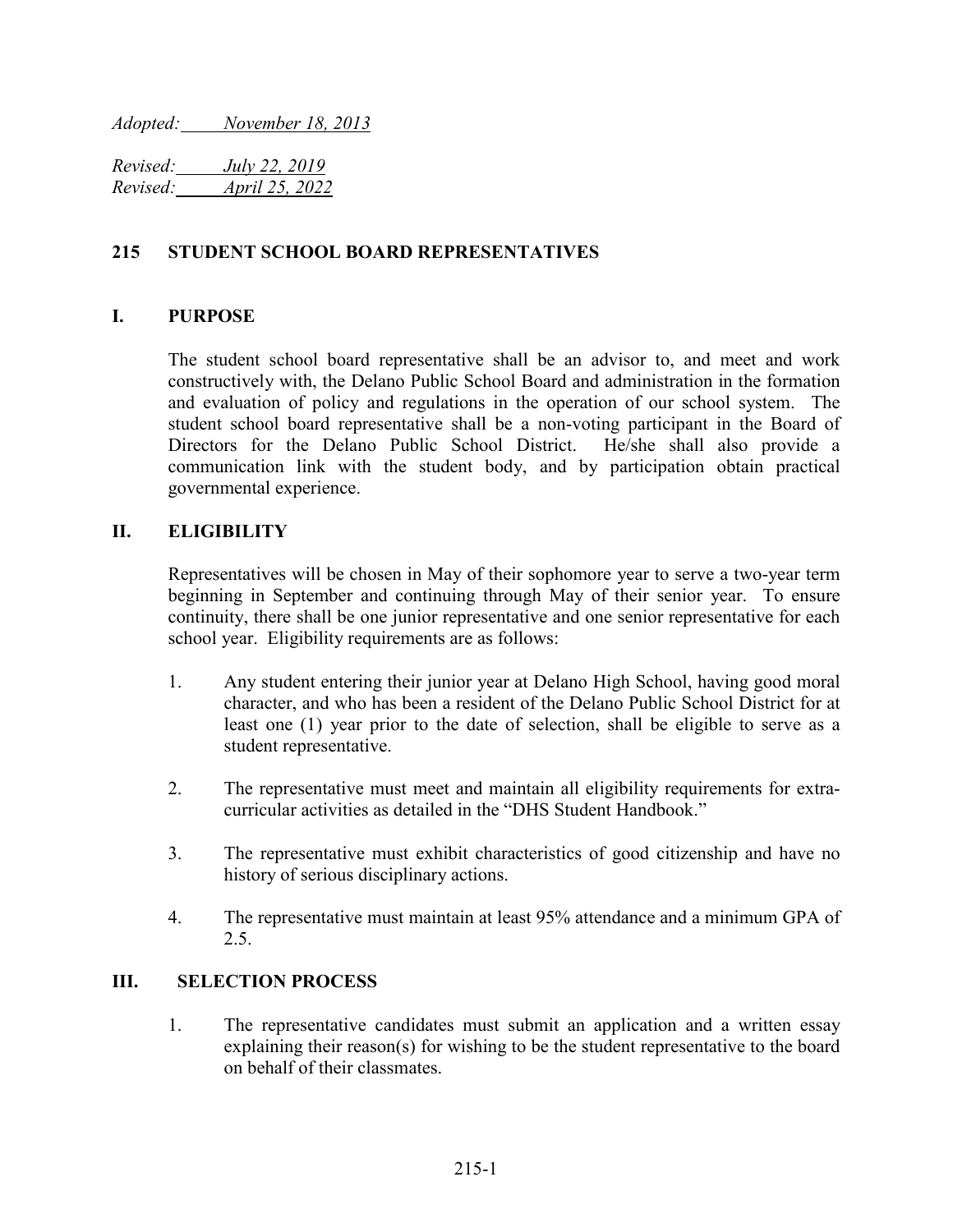- 2. A committee consisting of the superintendent, principal, assistant principal and school board members will read the essays and interview the candidates.
- 3. After the committee identifies a group of not more than five finalists, each finalist will have an opportunity to introduce themselves to the student body and share the reasons they wish to serve. Students in grades 9-11 will then vote to choose one finalist as their student school board representative.

# **IV. GUIDELINES FOR STUDENT SCHOOL BOARD REPRESENTATIVES**

The student school board representative shall:

- 1. Be aware of the great responsibility of his/her position in representing the total student community and not an individual group.
- 2. Be aware that the Board of Education is a policy making body rather than an administrative body.
- 3. Direct requests for action through proper administrative channels.
- 4. Recognize that effective democratic procedure exists when all Board members support the implementation of policy that has been approved by majority action at an open public meeting.
- 5. Be willing and able to attend all meetings, except sessions concerning specific personnel matters including, but not limited to, employee performance, student discipline hearing, negotiations and grievances, as well as consideration of the sale or transfer of property and/or any other matter permitted to be discussed by the Board of School Directors in closed executive session under the Public Open Meeting Law.
- 6. Be non-voting participants of the Board of Directors.
- 7. Not attend special or emergency meetings unless by invitation of the Board.
- 8. Receive the agenda that is sent to all Board members and other related materials, as deemed appropriate by the superintendent.
- 9. Sit at the Board table along with other Board members, voting and non-voting, and have a place to speak on the agenda.
- 10. Be advised by the superintendent, along with an appointed School Board member.

# **V. EXPECTATIONS FOR STUDENT REPRESENTATIVE**

1. Be prepared with the agenda at each meeting, including review of any appropriate